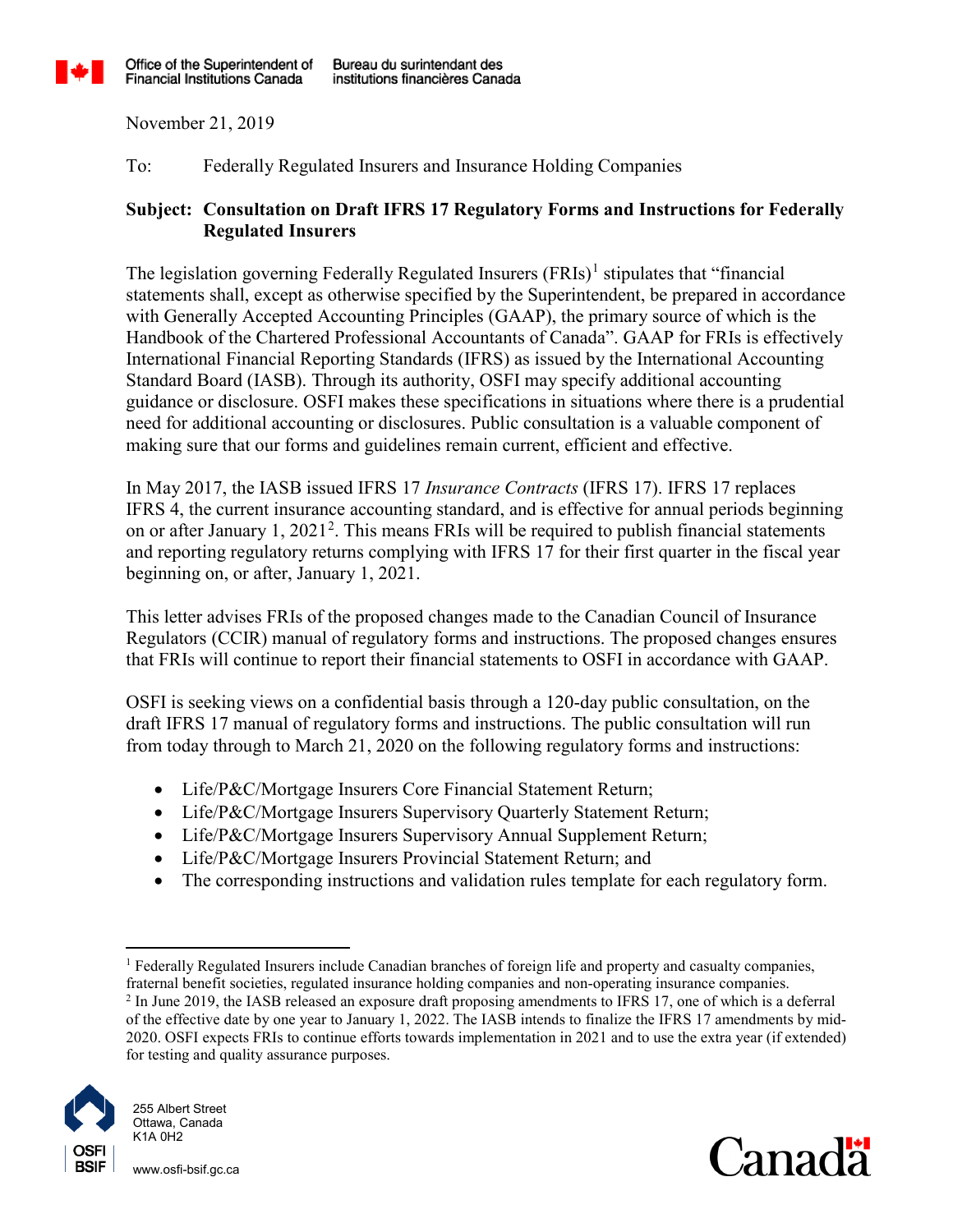

Note that:

- The returns have been split for ease of review and will be integrated prior to implementation;
- All validation rule reports have been updated to reflect the changes to the forms; and
- The P&C Capital (MCT) pages have been removed from the P&C regulatory returns package and will become a separate Capital return with a different consultation period.

The changes can be viewed on OSFI's Web site at [www.osfi-bsif.gc.ca](http://www.osfi-bsif.gc.ca/) under Regulatory Data and Returns > Filing Financial Returns > Insurance Companies.

Please provide feedback/comments via the comments template (included as an Appendix to this letter) no later than March 21, 2020. Feedback/comments received will be shared on a confidential basis with the CCIR partners.

Question and comments on the draft regulatory forms should be sent to Carole Gagnon, Business Analyst, Risk and Data Analytics at **IFRS17@osfi-bsif.gc.ca**.

Sincerely,

Ben Gully Assistant Superintendent Regulation Sector



255 Albert Street Ottawa, Canada K1A 0H2

www.osfi-bsif.gc.ca